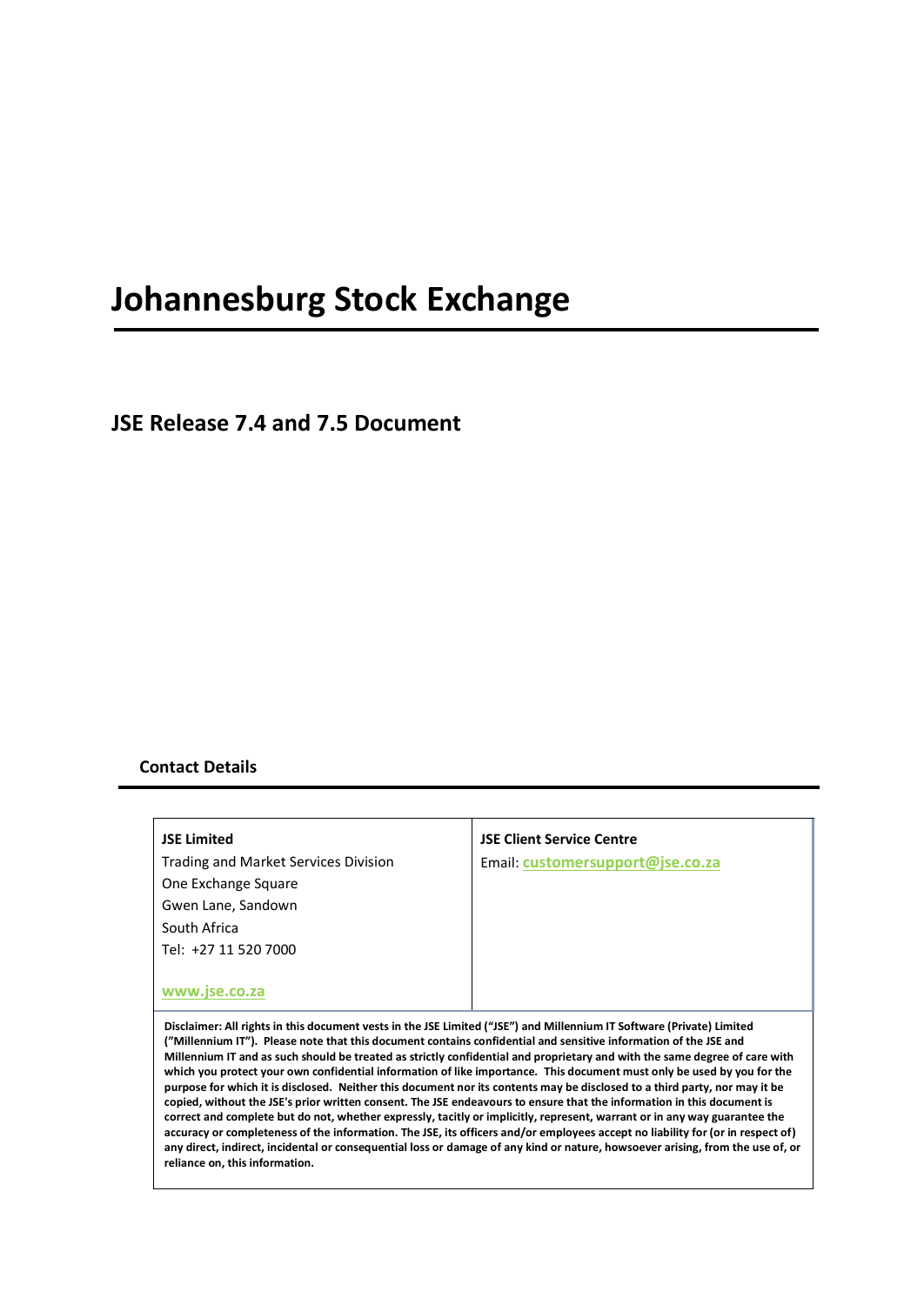# **Overview**

This document serves to provide a summary overview of the enhancements and changes that will be included in Release 7.4 and 7.5 of the Trading and Information System for the Equity Market (EQM), Equity Derivative Market (EDM) and the Currency Market (FXM). Release 7.4 will be deployed into the JSE Release environment before release 7.5. Once release 7.4 is migrated into production, release 7.5 will become available on the CTS Release environment. Dates will be provided in a service hotline related to these changes.

**All changes marked with an asterisk (\*) have a conformance impact.** Volumes 201 and 202 will be updated in due course.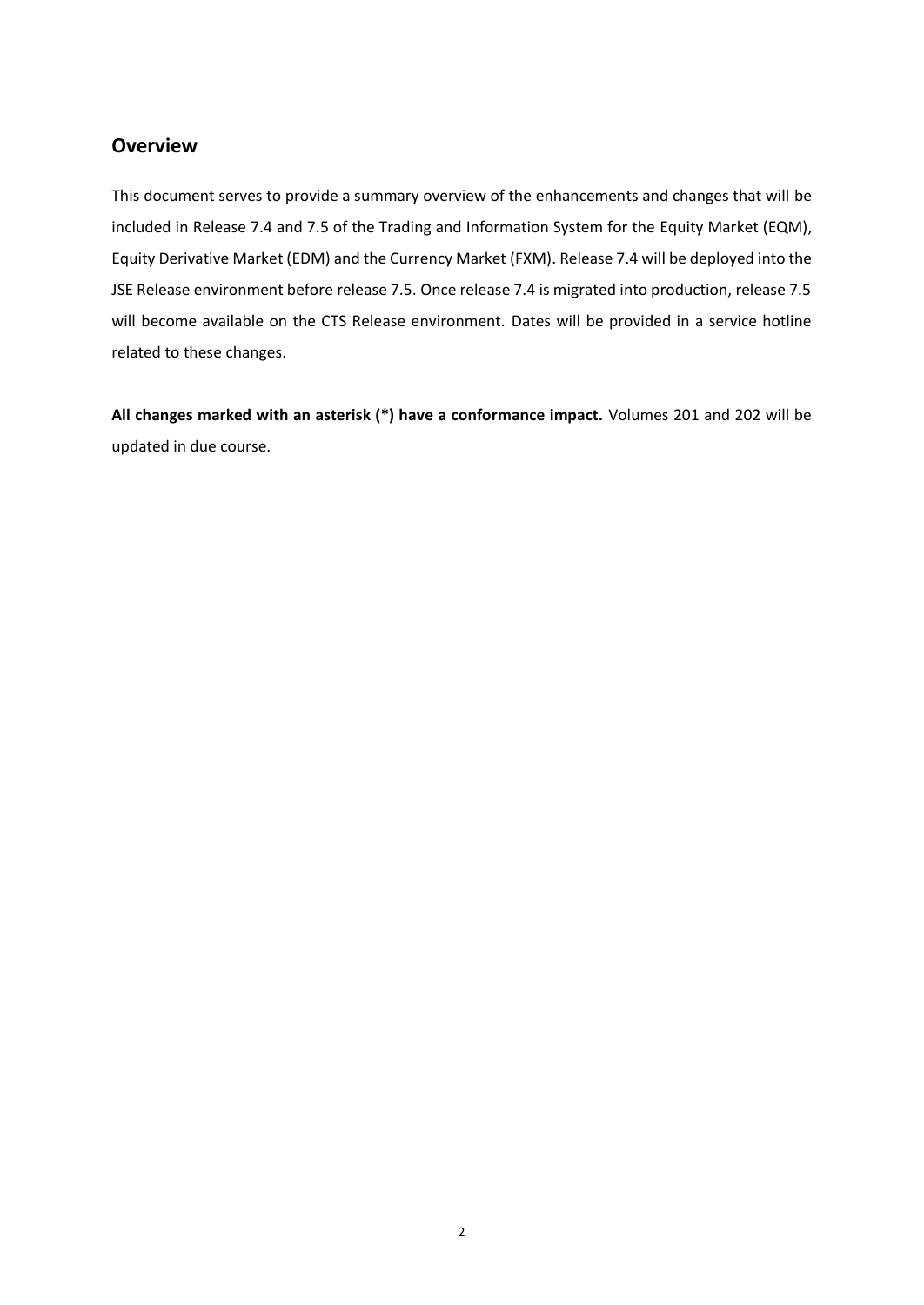# **CHANGES OR ENHANCEMENTS:**

### **1.1 News Gateway Enhancements (All Markets) – version 7.4**

- The JSE will be enhancing the News Gateway to replace one component that is responsible for News processing.
- The News message disseminated via Regulatory News Feed will now be directly mapped from the NewsML message received by the Trading engine.
- Clients will not be impacted by the change, however are encouraged to participate in testing in the CTS Release environment.

## **1.2 Update to data type for Notional Exposure and Notional Delta Exposure fields in Extended Statistics message (EDM and FXM) – version 7.4**

- The Notional Exposure and Notional Delta Exposure are Price fields with eight-byte length and with eight implied decimal places.
- The JSE will be updating the two fields from eight decimals to four implied decimal places.
- This will ensure that values generated for Notional Exposure and Notional Delta Exposure will not exceed the maximum limit of the field size in the MITCH Extended Statistics message.

#### API document changes:

• Volume 05 – Market Data Gateway (MITCH – UDP)

# **1.3 Fix to Trade Report Submission Request Transact Time (All Markets) – version 7.4**

- Currently Post Trade Gateway Users are allowed to submit the following two formats for 'Transact Time' field
	- o YYYYMMDD-HH:MM:SS.sss
	- o YYYYMMDD-HH:MM:SS.uuuuuu
- The JSE has deployed a fix to ensure that for either of the above formats the SS.sss and SS.uuuuuu portions from the client submitted 'Transact Time' will be defaulted to 00.000000
- This is to align to the documented behaviour.

# **1.4 Mandatory: Notice of removal of version 1 protocol for Native Basic Gateway (EQM)\* - Currently available in system**

• With a previous release the JSE updated Volume 01 – Native Trading Gateway in October 2020 with the introduction of two login versions.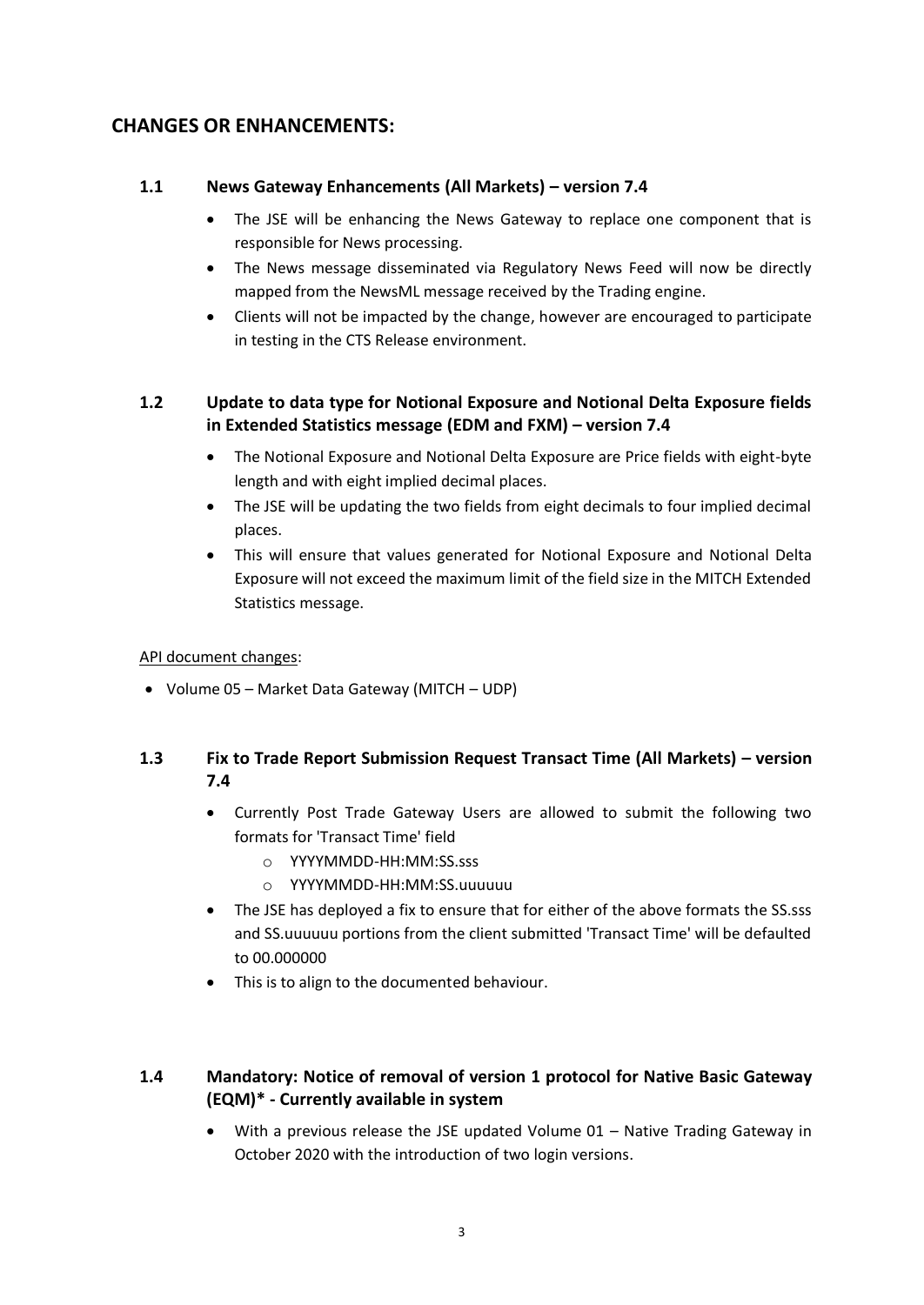- This change will now become relevant to all clients as the JSE prepares to migrate all users to protocol version 2 as the base version.
- This is in anticipation of future releases that will require the JSE to introduce a version 3 protocol.
- Please refer to the Appendix of the relevant changes that are required taken from the previous release notes.
- **Clients are hereby notified to make these changes which can be performed on the current JSE CTS Production and CTS Release environments in anticipation of the removal of the protocol version 1 by 1 July 2022. This will mean only protocol version 2 logins will be accepted and relevant messages pertaining to version 2 will apply.**

# **1.5 Splitting of Volume 01 – Native Trading Gateway in Equity and Derivative Volumes (All Markets)**

- As per client requests the Volume 01 Native Trading Gateway has many details in it and is quite lengthy, incorporating the Equity Market and Derivative Market information.
- Hence, the documents will be split into two volumes:
	- o Volume 01**E** Native Trading Gateway
	- o Volume 01**D** Native Trading Gateway

With 01E representing the Equity Market documentation and 01D representing the Currency and Equity Derivative Market.

• The combined Volume 01 will remain on the website for an extended period until all users have fully transitioned.

## **1.6 Suspension Across Order Books (All Markets)– version 7.5**

- The JSE will enhance the suspension functionality by ensuring that when an instrument is suspended the suspension applies to all Order Books linked to the suspended instrument.
- Currently the status of an instrument's limits only on-screen activity like orders submission and matching and reported trading or other order books remain open.
- These suspended instruments are halted on a daily basis to prevent reported trades from being accepted.
- The JSE will enhance the suspension functionality by ensuring that when an instrument is suspended the suspension applies to all Order Books linked to the suspended instrument.
- This is a change to current behaviour specifically to the Equity Market, where reported trading has traditionally not been halted when an instrument is suspended.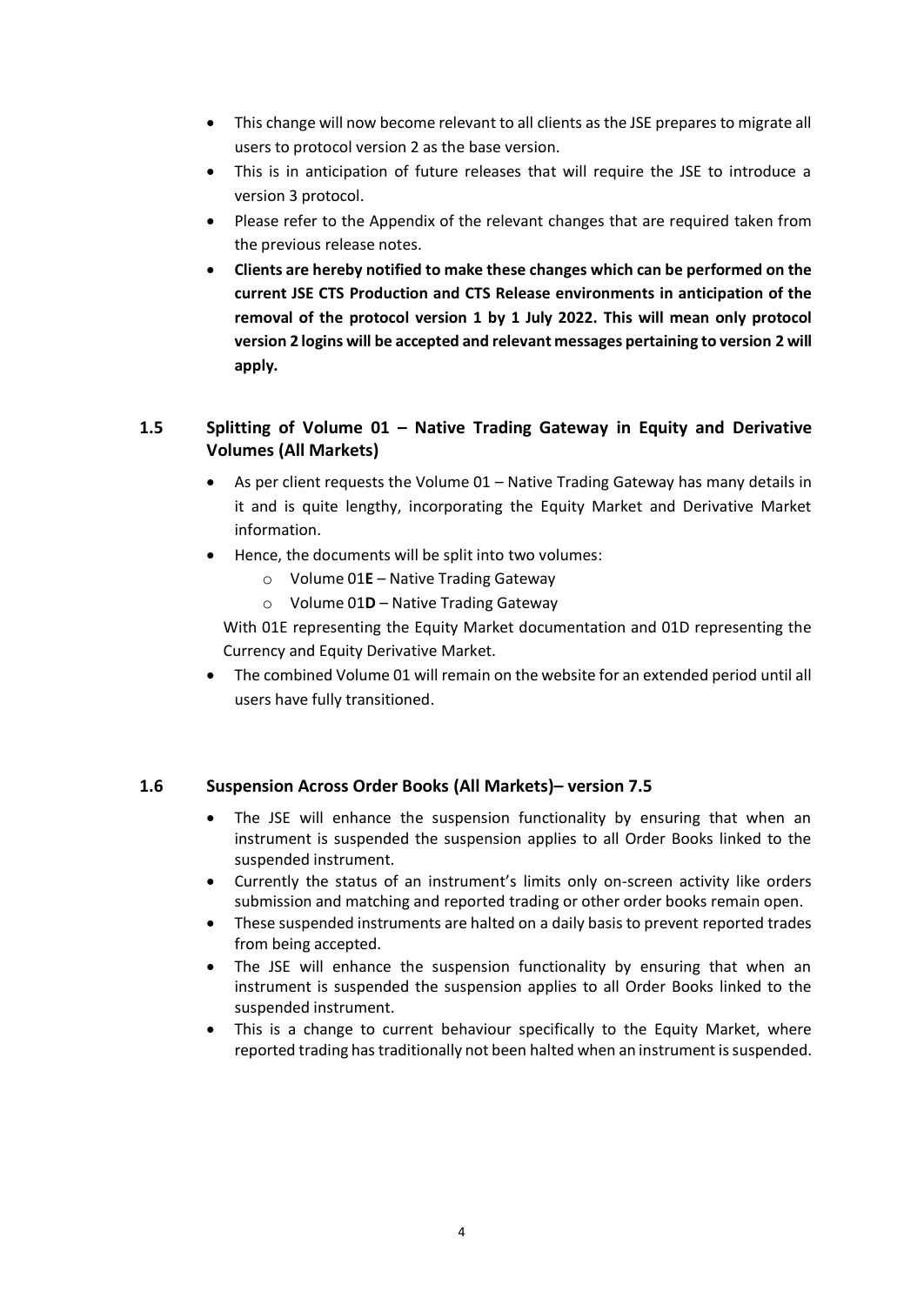# **APPENDIX**

## **2.1 Distinguishing Hidden Qty executions vs Visible Qty executions – Icebergs Enhancements (EQM)\***

• The relevant changes to the Native Basic Gateway will only be introduced to the Native Protocol version 2 – please see the below for details of the API changes.

• Clients intending to utilize this functionality will be required to log into the system using value '2' for the "Protocol version' field in the Native Gateway 'Log on' message.

• Clients who will not be using this functionality can continue to log on to the Default protocol Version (Version '1').

- Executions on the On book to be distinguishable based on
	- Visible Trade
	- Hidden Trade
	- Pegged order Trade

• Allowing for the identification of hidden quantity executions and visible quantity executions

- API document changes:
	- Volume 01 Native Trading Gateway
	- Volume 02 Trading Gateway (FIX 5.0 SP2)
	- Volume 03 Post Trade Gateway (FIX 5.0 SP2)
	- Volume 04 Drop Copy Gateway (FIX 5.0 SP2)

## **A: Icebergs: [Distinguishing Hidden Qty executions vs visible Qty executions](https://confluence.millenniumit.com/display/JSEDOC/JSE-21986+Distinguishing+Hidden+Qty+executions+vs+visible+Qty+executions)**

A new field will be introduced to the following gateways that will flag whether the 'Executed Quantity' was 'Visible', 'Hidden' or a 'Pegged Order Execution'.

#### **Volume 01 – Native Trading Gateway**

A new field 'TypeofTrade' will be introduced to the Execution Report message

Indicates whether the executed portion is visible or hidden. Valid only if ExecType (150) = F. Ignore value in all other cases

| <b>Value</b> | <b>Meaning</b>                                                       |
|--------------|----------------------------------------------------------------------|
|              | Visible                                                              |
|              | The executed portion was passive and visible when the trade occurred |
|              | Hidden                                                               |
|              | The executed portion was passive and hidden when the trade occurred  |
|              | Not specified (i.e., Ignore this field)                              |
|              | The executed portion was aggressive when the trade occurred          |
|              | Pegged                                                               |
|              | The executed portion was passive and pegged when the trade occurred  |

#### **Volume 02 – Trading Gateway (FIX 5.0 SP2)**

A new field 'TypeofTrade' will be introduced to the Execution Report message